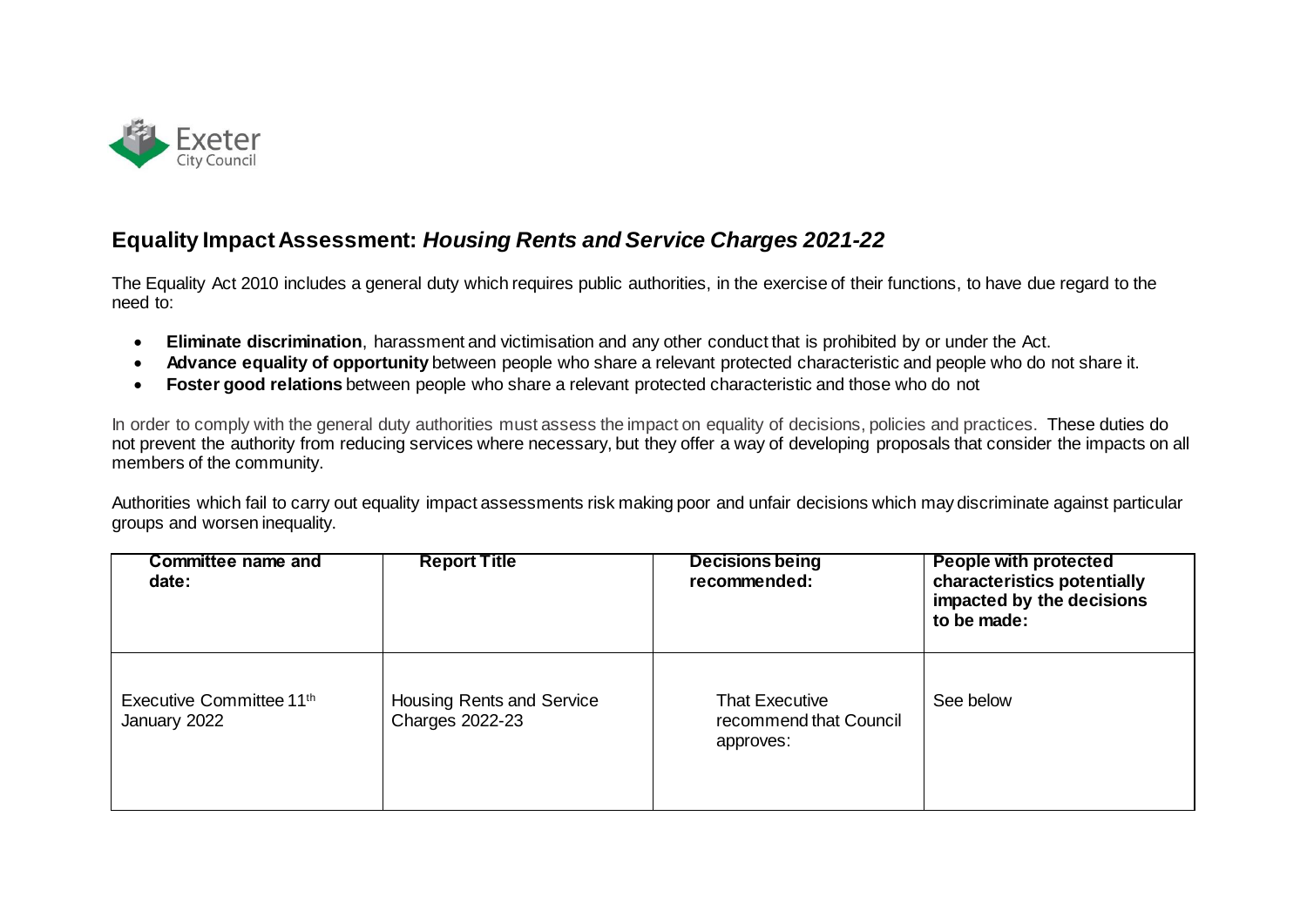| <b>Rents of Council</b><br>$\bullet$<br>dwellings are increased<br>by 4.1% from 1 April<br>2022                                                 |
|-------------------------------------------------------------------------------------------------------------------------------------------------|
| Garage rents are<br>increased by 4.1% from<br>1 April 2022                                                                                      |
| Service Charges are<br>$\bullet$<br>increased by 4.1%, with<br>the exception of<br>charges specified in<br>paragraph 13.3, from 1<br>April 2022 |

**Factors to consider in the assessment:** For each of the groups below, an assessment has been made on whether the proposed decision will have a **positive, negative or neutral impact.** This is must be noted in the table below alongside brief details of why this conclusion has been reached and notes of any mitigation proposed. Where the impact is negative, a **high, medium or low assessment** is given. The assessment rates the impact of the policy based on the current situation (i.e. disregarding any actions planned to be carried out in future).

**High impact** – a significant potential impact, risk of exposure, history of complaints, no mitigating measures in place etc. **Medium impact** –some potential impact exists, some mitigating measures are in place, poor evidence **Low impact** – almost no relevancy to the process, e.g. an area that is very much legislation led and where the Council has very little discretion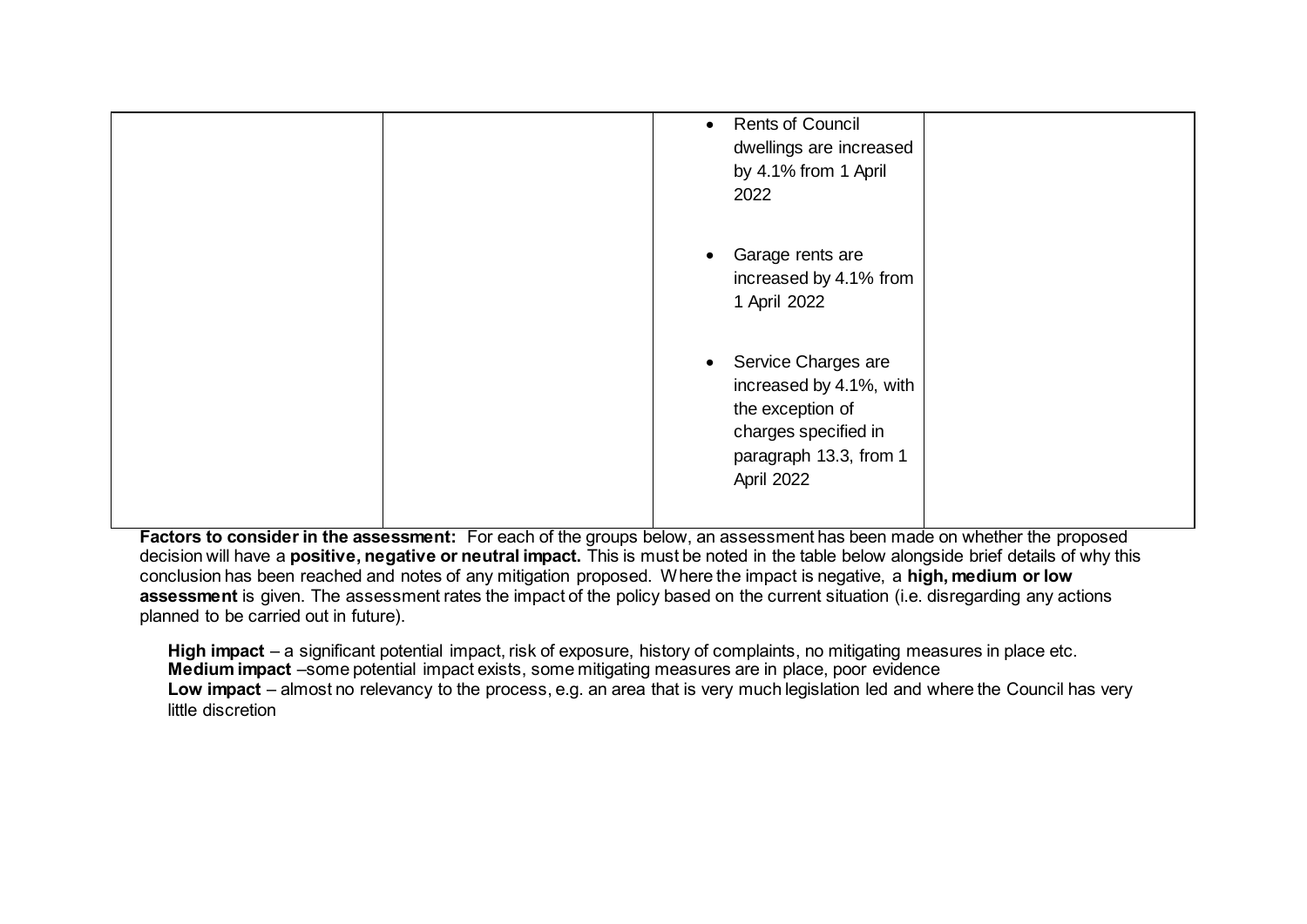| Protected characteristic/area of                             | <b>Positive or</b> | High,            | <b>Reason</b>                                                                                                                                                                                                                                                                                                                                                                                                                                                                                       |
|--------------------------------------------------------------|--------------------|------------------|-----------------------------------------------------------------------------------------------------------------------------------------------------------------------------------------------------------------------------------------------------------------------------------------------------------------------------------------------------------------------------------------------------------------------------------------------------------------------------------------------------|
| <i>interest</i>                                              | <b>Negative</b>    | <b>Medium or</b> |                                                                                                                                                                                                                                                                                                                                                                                                                                                                                                     |
|                                                              | Impact             | Low              |                                                                                                                                                                                                                                                                                                                                                                                                                                                                                                     |
|                                                              |                    | Impact           |                                                                                                                                                                                                                                                                                                                                                                                                                                                                                                     |
| <b>Race and ethnicity (including</b>                         | <b>Neutral</b>     |                  | Every year the Council reviews the rents and service charges that                                                                                                                                                                                                                                                                                                                                                                                                                                   |
| Gypsies and Travellers; migrant<br>workers; asylum seekers). |                    |                  | apply to its housing and garage stock. This is to take account of<br>inflation and any other financial factors in order to ensure we have<br>the income to deliver a high quality housing service to all tenants<br>and garage renters.                                                                                                                                                                                                                                                             |
|                                                              |                    |                  | As a local authority we must observe government legislation and<br>guidance when it comes to levying rents. The Council is permitted to<br>apply the current policy of increasing rents by CPI plus 1%, which<br>equates to 4.1% for 2022/23.                                                                                                                                                                                                                                                       |
|                                                              |                    |                  | Service Charges will be increased by 4.1%, with the exception of<br>charges specified in paragraph 12.3, from 1 April 2022. Garage<br>rents will be increased by 4.1% also.                                                                                                                                                                                                                                                                                                                         |
|                                                              |                    |                  | Increasing rent and service charges by the amounts specified will<br>have a neutral effect on protected groups.                                                                                                                                                                                                                                                                                                                                                                                     |
|                                                              |                    |                  | It could be argued that because the proposed rent increase is 1%<br>higher than the current rate of inflation (based on the September<br>CPI rate) that the impact on all groups would be negative, albeit low.<br>However, tenants have all benefitted from four year's rent cuts of 1%<br>per year in the recent past. This increase will go a little way to<br>redress that imbalance which cost ECC (and therefore deprived<br>tenants of potential significant investment) around £7.9 million |
|                                                              |                    |                  | Not to increase rents by the maximum allowable will potentially<br>damage the services we deliver (particularly our new build and<br>retrofit plans which will ultimately cut energy bills and improve the                                                                                                                                                                                                                                                                                          |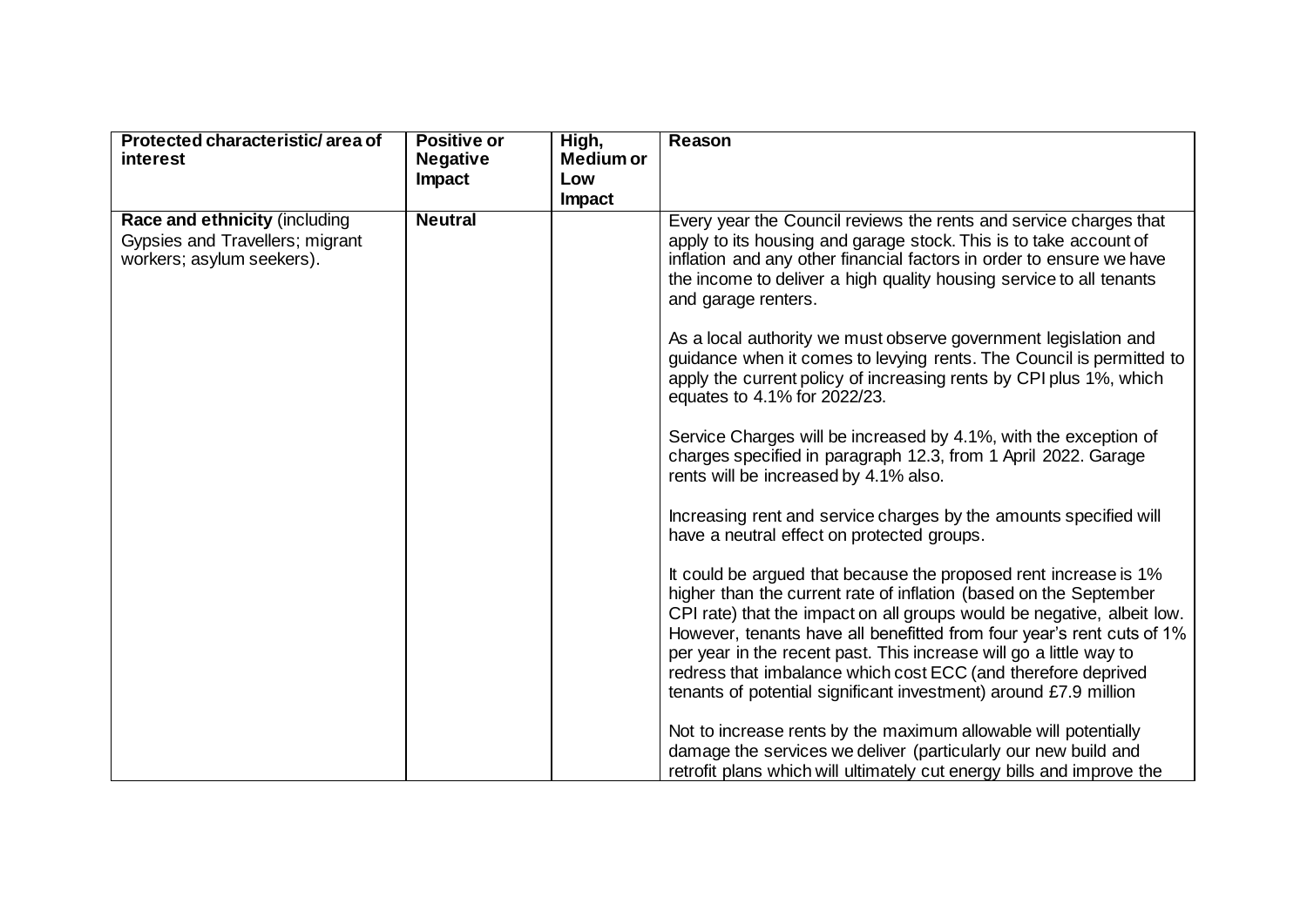|                                                                                                                                                                                       |                | local environment) and adversely affect the health and well-being of<br>tenants.<br>Again it could be argued that some people with protected<br>characteristics have lower incomes than those without (or possibly<br>no incomes at all apart from welfare benefits) and so would be<br>adversely affected by rent rises. But the fact is that people with<br>sufficiently low incomes will receive housing benefit or universal<br>credit so will be largely insulated from any rent increases such as<br>those proposed.<br>Even with the proposed rent and service charge increases Exeter<br>City Council rents are among the lowest in the city. For example,<br>last year the average weekly rent for a two-bedroom property in the<br>private sector was over £184. For Housing Associations it was over<br>£89; while for Exeter City Council tenants the average rent was<br>£77.51. |
|---------------------------------------------------------------------------------------------------------------------------------------------------------------------------------------|----------------|-----------------------------------------------------------------------------------------------------------------------------------------------------------------------------------------------------------------------------------------------------------------------------------------------------------------------------------------------------------------------------------------------------------------------------------------------------------------------------------------------------------------------------------------------------------------------------------------------------------------------------------------------------------------------------------------------------------------------------------------------------------------------------------------------------------------------------------------------------------------------------------------------|
| <b>Disability:</b> as defined by the<br>Equality Act $-$ a person has a<br>disability if they have a physical or<br>mental impairment that has a<br>substantial and long-term adverse | <b>Neutral</b> | See box 1 above                                                                                                                                                                                                                                                                                                                                                                                                                                                                                                                                                                                                                                                                                                                                                                                                                                                                               |
| impact on their ability to carry out<br>normal day-to-day activities.                                                                                                                 |                |                                                                                                                                                                                                                                                                                                                                                                                                                                                                                                                                                                                                                                                                                                                                                                                                                                                                                               |
| Sex/Gender                                                                                                                                                                            | <b>Neutral</b> | See box 1 above                                                                                                                                                                                                                                                                                                                                                                                                                                                                                                                                                                                                                                                                                                                                                                                                                                                                               |
| <b>Gender reassignment</b>                                                                                                                                                            | <b>Neutral</b> | See box 1 above                                                                                                                                                                                                                                                                                                                                                                                                                                                                                                                                                                                                                                                                                                                                                                                                                                                                               |
| Religion and belief (includes no                                                                                                                                                      | <b>Neutral</b> | See box 1 above                                                                                                                                                                                                                                                                                                                                                                                                                                                                                                                                                                                                                                                                                                                                                                                                                                                                               |
| belief, some philosophical beliefs                                                                                                                                                    |                |                                                                                                                                                                                                                                                                                                                                                                                                                                                                                                                                                                                                                                                                                                                                                                                                                                                                                               |
| such as Buddhism and sects within<br>religions).                                                                                                                                      |                |                                                                                                                                                                                                                                                                                                                                                                                                                                                                                                                                                                                                                                                                                                                                                                                                                                                                                               |
| <b>Sexual orientation (including</b>                                                                                                                                                  | <b>Neutral</b> | See box 1 above                                                                                                                                                                                                                                                                                                                                                                                                                                                                                                                                                                                                                                                                                                                                                                                                                                                                               |
| heterosexual, lesbian, gay,                                                                                                                                                           |                |                                                                                                                                                                                                                                                                                                                                                                                                                                                                                                                                                                                                                                                                                                                                                                                                                                                                                               |
| bisexual).                                                                                                                                                                            |                |                                                                                                                                                                                                                                                                                                                                                                                                                                                                                                                                                                                                                                                                                                                                                                                                                                                                                               |
| Age (children and young people)                                                                                                                                                       | <b>Neutral</b> | See box 1 above                                                                                                                                                                                                                                                                                                                                                                                                                                                                                                                                                                                                                                                                                                                                                                                                                                                                               |
| aged 0-24; adults aged 25-50;                                                                                                                                                         |                |                                                                                                                                                                                                                                                                                                                                                                                                                                                                                                                                                                                                                                                                                                                                                                                                                                                                                               |